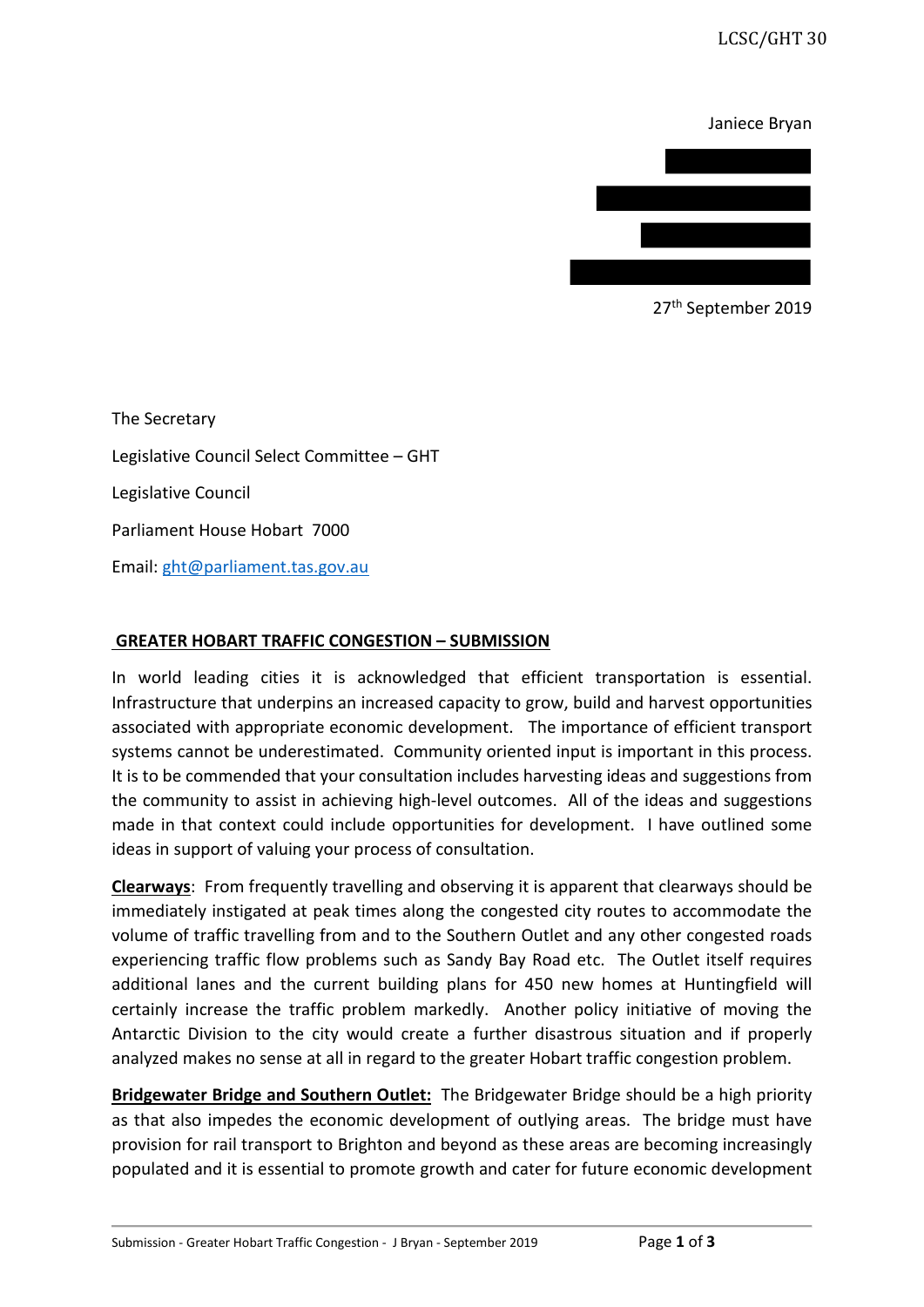including industrial. It should be noted that the Brooker Highway, being the main northern route to and from the city is becoming increasingly more congested everyday and especially since the cessation of rail freight from and to the city.

The additional lanes on the Southern Outlet should be high priority and this currently impedes economic development due to the restrictions and the deterrent that congested traffic flow creates. Of outmost priority at the present time however is to remedy the congestion and flow of traffic bottleneck that exists along the city roads from and to the Southern Outlet.

**Hobart Rivulet:** I have suggested an idea related to using the Hobart Rivulet area and held discussions with others about the need for perhaps a feasibility study to be undertaken to scope whether the ready-made Rivulet Corridor could be capped with a roadway to assist in carrying additional traffic through and past the city, from and to the Southern Outlet, perhaps via Gore Street or another South Hobart Street that connects to the Rivulet. This could conceivably be a cheaper option than many other suggestions made to this point. It could also assist in creating a route for traffic heading north so that traffic can more efficiently avoid further congesting the inner part of the city centre when it is not necessary.

**Park & Ride**: Implement Park and Ride in conjunction with Express Metro as well as Ferry Services from areas such as the Derwent Entertainment Centre, Kingston, Bellerive Quay & other large parking areas in the suburbs to relieve congestion on the Brooker Highway, Southern Outlet and Tasman Bridge etc.

**Sorell-Midway Point Highway**: Another suggestion to relieve the eastern highway congestion could be to instigate an investigation and feasibility study into the potentially cheaper option of building another roadway from Cambridge acrossland around the waterwaysfollowing the old railway line through to and from Sorell, Tasman Peninsula and the East Coast. This would eliminate a lot of costly work of cutting stonework and widening at Midway Point as well as building bridgework spanning the Causeway and Pittwater waterways etc. There is severe congestion along this highway at peak times. A new highway over land seems a probable solution.

**Specialist Infrastructure and Facilitation Unit:** The process of Government needs to be responsive and there should be constant analysis, forward planning and facilitation of solutions to very real infrastructure problems that occur, on an ongoing basis, rather than instigating reactive inquiries when the situation becomes critical in nature. In addition, policy and decision-making processes must be coordinated and consider broader questions in regard to the impact on infrastructure and the take into account repercussions, needs and imperatives that result from these decisions. Just some examples are 450 new homes at Huntingfield Estate, relocation of Antarctic Division, UTAS relocation to city centre etc. Another example of this was the major decision to cease rail freight to and from the city. The impact of this decision has markedly increased heavy traffic loads on the Brooker Highway. Whilst I am not across all the decisions that have impacted negatively on infrastructure availability, the examples above are enough to demonstrate the consequential effects of policy and decision-making processes. Major policies that impact on infrastructure must be channeled through one area of Government for assessment and analysis in regards to